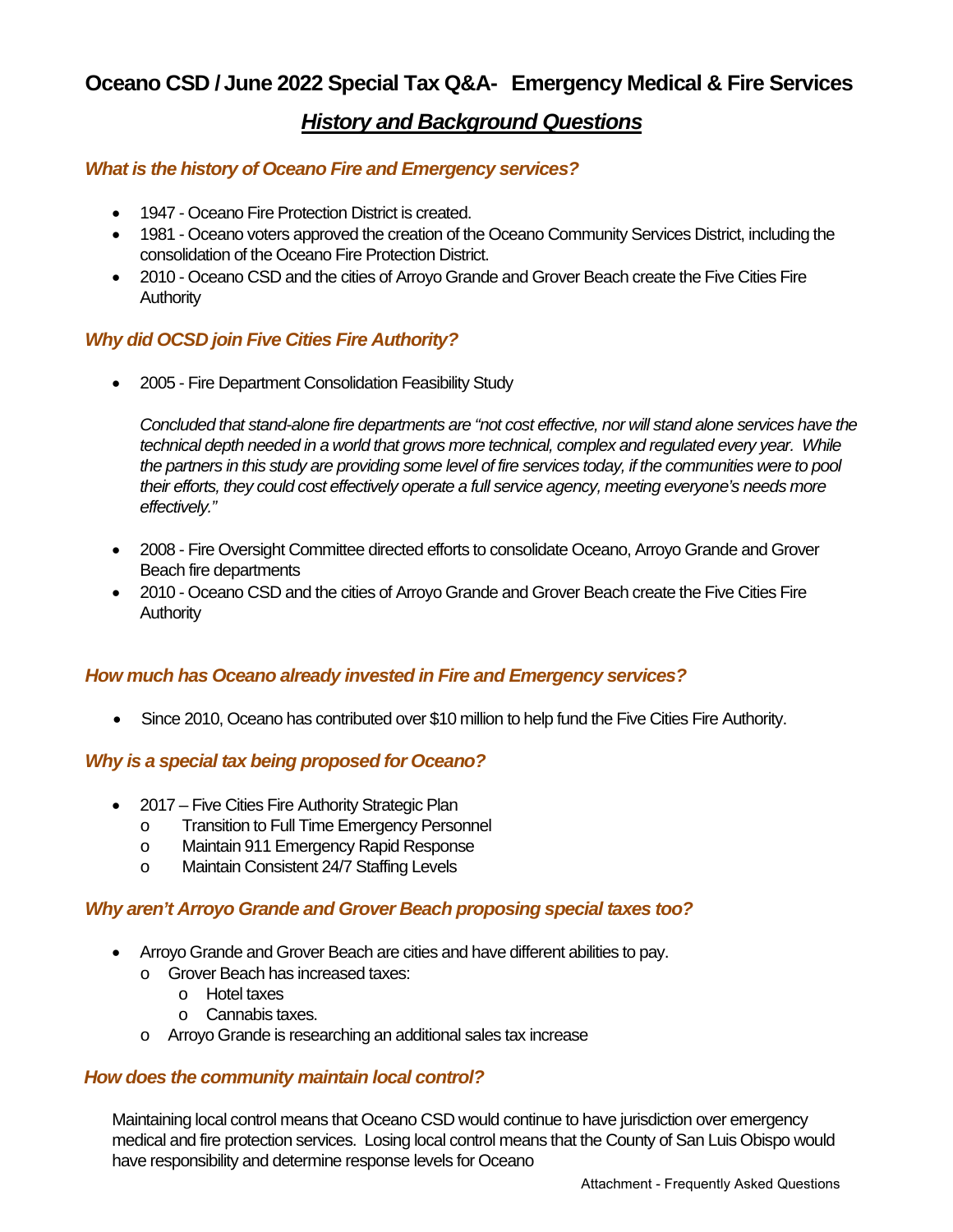## *Service Level and Emergency Response Questions*

### *What are the state mandates that FCFA needs to fund in Strategic Plan?*

The State does not mandate or require local agencies to provide emergency medical and fire protection services. The services that are provided depend on local revenues, such as property taxes. In order to maintain 911 rapid response and 24/7 staffing, the existing taxes are not sufficient. Oceano voters will decide whether to approve a special tax, which will determine the level of service and staffing.

### *Why does the Strategic Plan need to be supported with additional funding?*

Mike Hubert, FCFA Fire Chief (ret.):

*"When drafting the initial budget for the Five Cities Fire Authority* (in 2010) *it was apparent to all concerned that the organization would need additional funding for its on-going operational needs. It was*  felt the benefits from standardization of training, fireground safety and economies of scale would save *money and enhance service to our communities."*

Terry Fibich, Arroyo Grande & Grover Beach Fire Chief (ret.):

*"It was never believed, nor was it stated, that the development of the consolidated organization would save the cities money beyond what they were currently allocating for their respective fire departments. Rather, it was stated that the consolidation would result in a significantly more safe and efficient level of service for the community that would never have been achieved working individually. Again, it was recognized that this minimum level of service would be more expensive as time went on, but would be far less expensive than if done individually."*

## *Why is the FCFA Strategic Plan transitioning from reserve firefighters to full time professional fire fighters / emergency medical response?*

- To maintain 911 rapid response
- To provide 24/7 staffing
	- o Part-Time Employees work multiple jobs and are not consistently available for FCFA staffing.
	- o Baby Boomer retirements have resulted in larger fire departments recruiting new employees (reserve employees can become full time/benefitted).

### *How many emergency medical calls does FCFA respond to versus fire related calls?*

• Just over 70% of calls are for medical emergencies and just under 30% are non-medical.

### *Does FCFA respond to emergencies outside the boundaries of the three communities?*

- Yes, in some situations.
- Just like all fire agencies, responding to each other's emergencies and providing back-up support is critical cooperation to help maintain 911 rapid responses.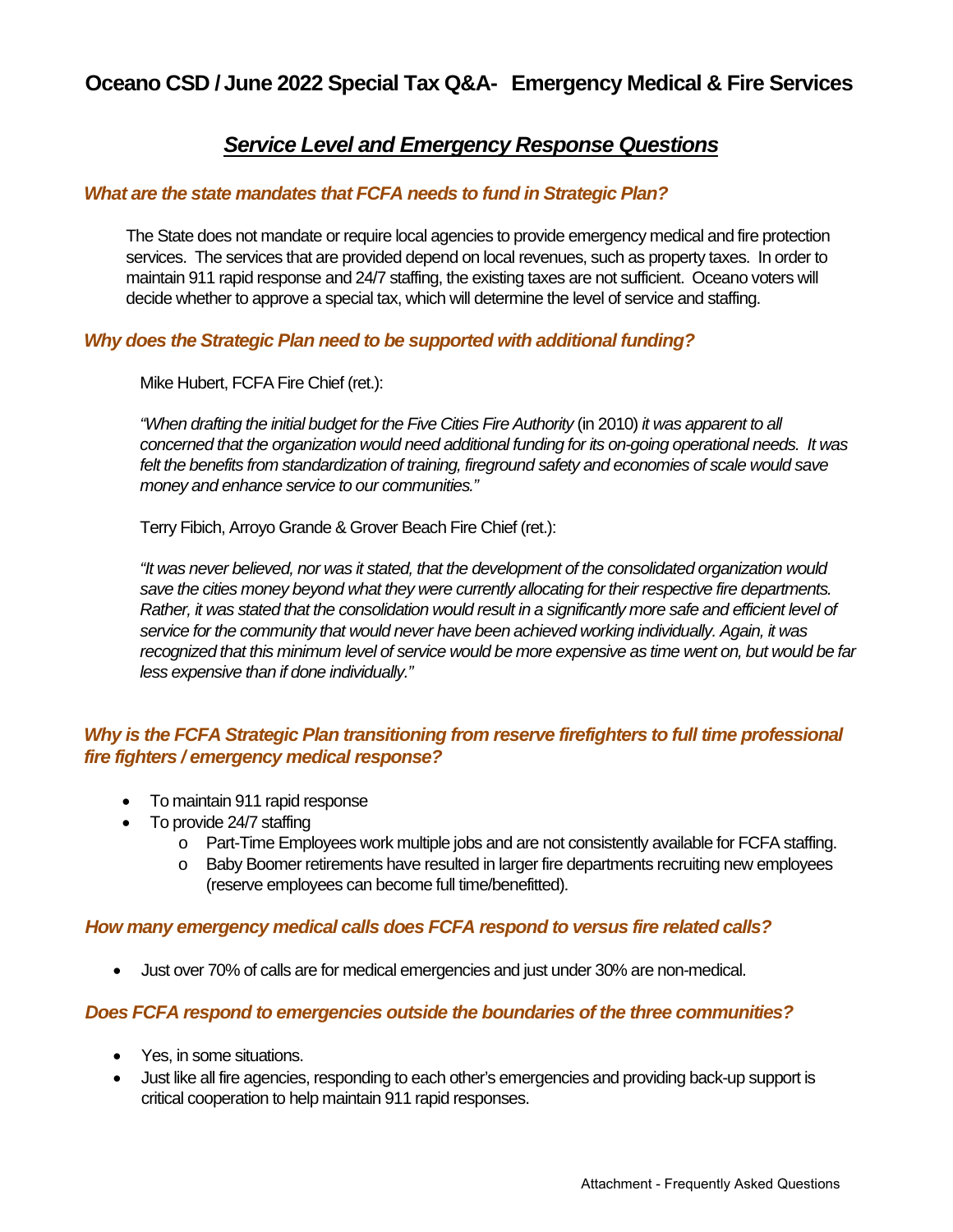### *Will the special tax fund emergency response to the State Vehicle Recreational Area beach?*

- No. The special taxes are not for responding to the Oceano Dunes State Vehicle Recreational Area (SVRA).
- Five Cities Fire Authority does not respond to SVRA since SVRA is the jurisdiction of State Parks and CAL FIRE.

#### *Does FCFA respond to emergencies outside the County?*

- Yes FCFA supports the California Mutual Aid system.
- Fighting wildfires in California is an important statewide priority and Five Cities Fire Authority provides response teams provided that it won't leave the local communities shorthanded.
- The cost of FCFA responding to wildfires is reimbursed by the State.

### *How is CAL FIRE staff assigned to stations?*

• Staffing and operations of CAL FIRE stations is based on county priorities, which includes about 3,200 square miles of territory and 23 stations.

### *What is the 911 response time for Cal Fire vs FCFA?*

- The 911 response time for "first-call" emergencies in Oceano would be about the same for most emergencies except in portions of Halcyon which receive 911 first responses from the FCFA station in Arroyo Grande.
- The 911 response time for "second-calls" will be slower by Cal Fire since back-up would come from the Nipomo Mesa or Pismo Beach.
- The 911 response time for "second calls" from Five Cities Fire Authority will quicker because back-up comes from the Grover and/or Arroyo Grande stations.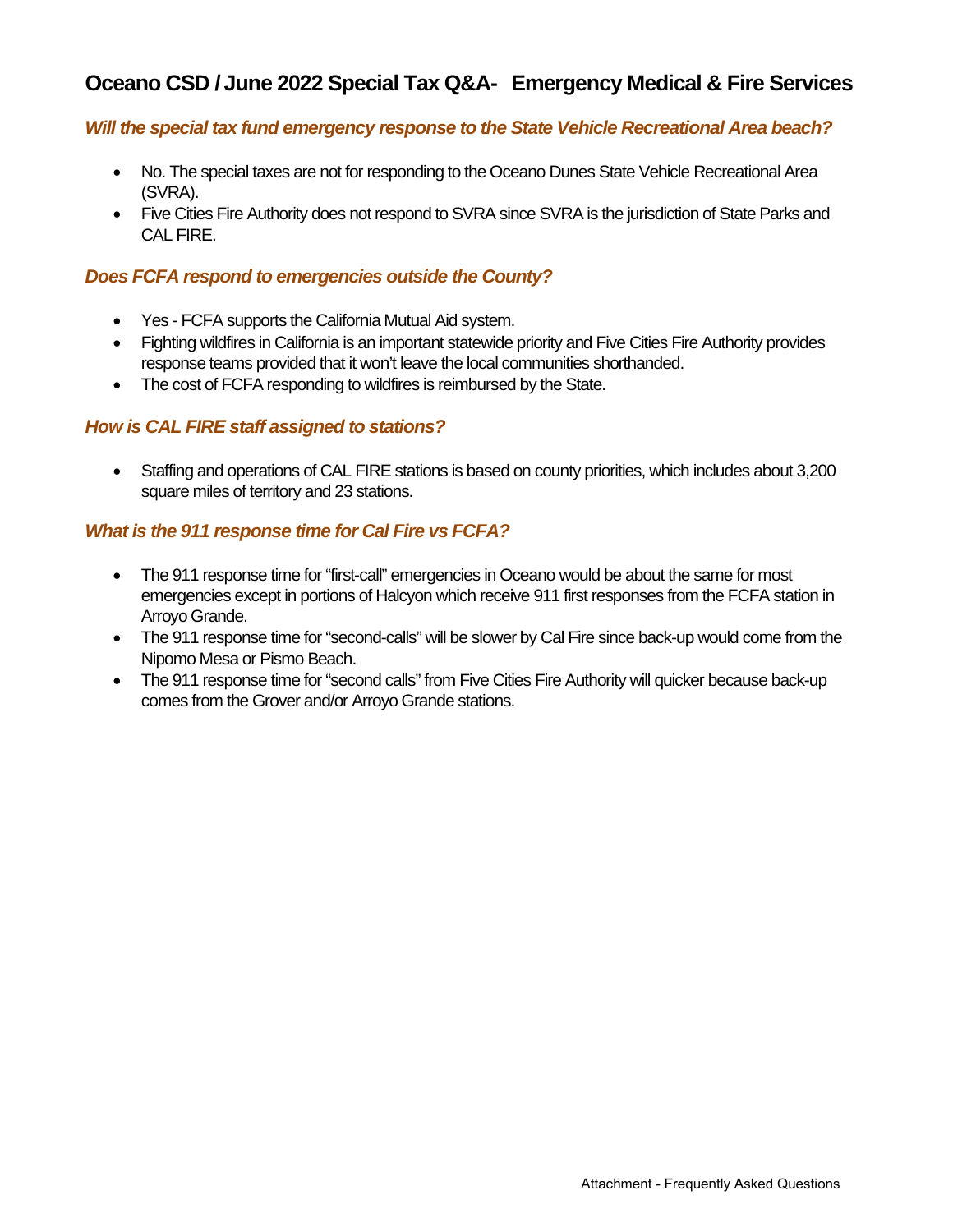## *Financial Questions*

## *What would it cost for the District to relocate administrative staff if Cal Fire needed the fire station?*

- Costs to Oceano would include relocation costs and monthly rent for new administrative offices.
- Depending on availability, offices may need to be rented in Grover Beach and could cost \$2,500 per month or \$30,000 each year.
- Each time administrative offices are relocated, there will be additional costs and lost staff productivity which can exceed tens of thousands of dollars.

### *Will the federal government reimburse any FCFA costs for mutual aid?*

• Federal financial support does not fund mutual aid, is altogether rare and is not reliable for ongoing operational costs.

### *What if the County gave OCSD sales or other taxes?*

• County policy does not provide financial support for independent fire departments that are operated by local communities.

## **What if the Fire Department charged for permit fees/ inspection fees?**

- Permit and inspection fees do exist but can only be used for those costs.
- Issuing permits and performing inspections are a small cost of FCFA.
- Permit and inspection fees cannot be used for 911 rapid response and 24/7 staffing.

### *Are there other ways for the community to get a tax on the ballot?*

• Yes, by voter petition.

## *How will passage or failure of the special tax effect the cost fire insurance or homeowners' policies?*

- The cost of fire insurance is based on a Fire Suppression Rating Schedule
	- o 50% of the rating is based on the quality of the fire department, staffing levels, training and the location of the firehouse.
	- o 40% of the rating is based on the water system and location of fire hydrants.
	- o 10% of the rating is based on the quality of the local 911 emergency communications systems.
	- o An extra 5.5% can come from community outreach, including fire prevention and safety courses.
- It is not known whether the cost of fire insurance will increase or decrease based on the results of the special tax vote.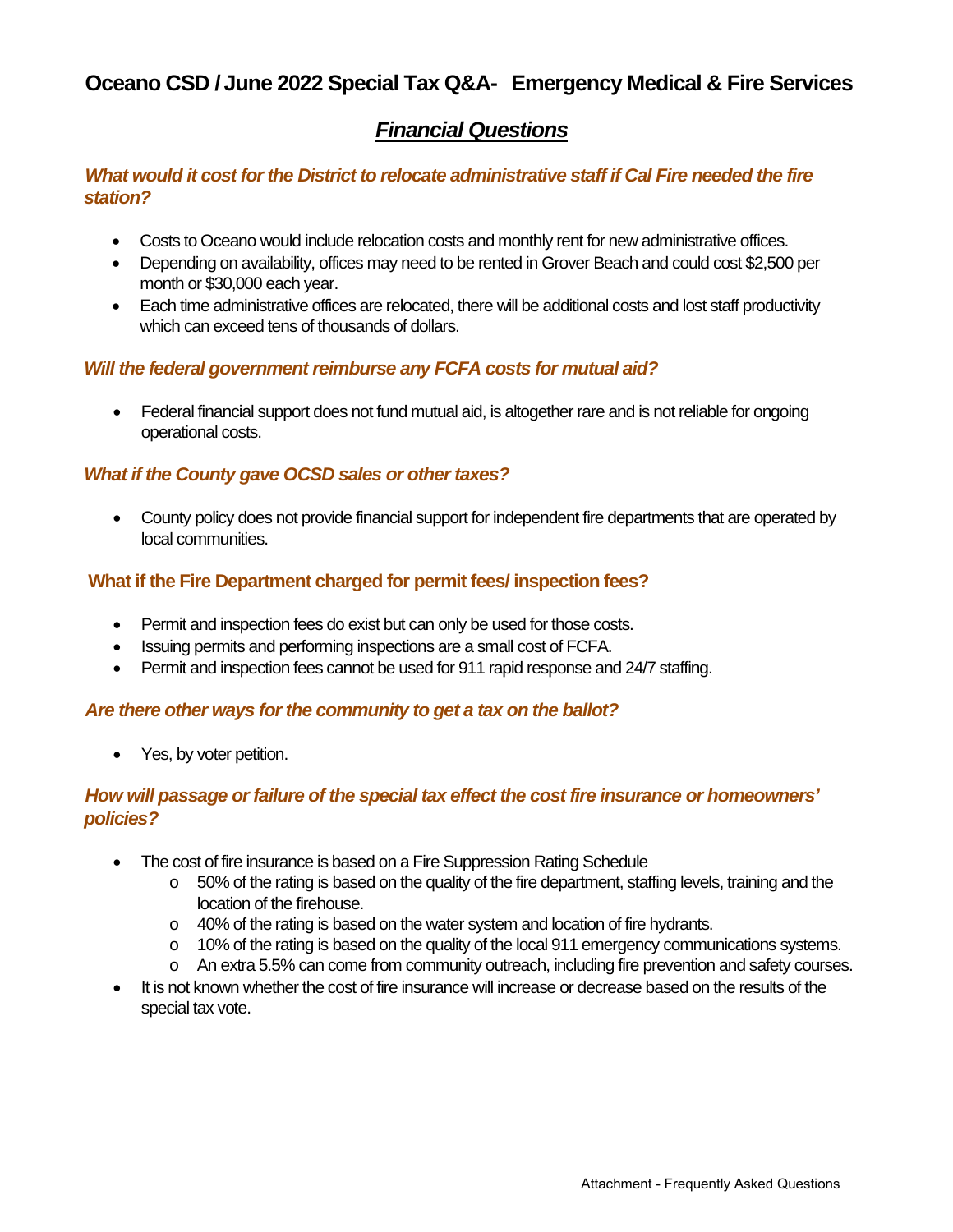## *What are the Options for Oceano?*

### *What are the other options?*

- Three other options exist for Oceano if the special tax does not pass because the agreement with Grover Beach and Arroyo Grande states that Oceano's membership in Five Cities Fire Authority end on June 30, 2023.
	- o One option is to "divest" or give up the services to the County.
	- o A second option is to revert to a standalone part-time fire station.
	- o A third option would be to contract with Five Cities Fire Authority for a part-time fire station.

## *Will the District pursue "divestiture" of Fire and Emergency services if the parcel tax does not pass?*

- The District should consider all options.
	- o Transferring emergency medical and fire protection services to the County is an option to hopefully maintain a 24/7 fire station in Oceano, but it would also have community impacts, which may include the following:
		- All or most of the Oceano CSD property taxes will be permanently transferred to the County.
			- The Oceano CSD will lose property tax revenues exceeding \$1 million per year.
		- The Oceano fire station will be permanently transferred to the County.
			- Oceano CSD will need to find new office space to rent for staff.
			- Residents who pay water bills at the office may need to go to Grover Beach depending on where rental space for the office can be found.
		- Recent County policy adopted in 2019 could also result in the following losses to the community:
			- Permanent transfer of the Sheriff Substation, which is owned by Oceano CSD and earns \$113,000 per year in rental revenues.
			- Permanent transfer of the garbage franchise to the County, which generates almost \$100,000 per year for Oceano CSD and helps fund local costs for illegal dumping, clean-up events and residential costs for large-item pickup during fall clean-up week.
	- $\circ$  Overall, if the special tax does not pass and the County takes on emergency medical and fire protection services, impacts to the District could exceed \$225,000 per year, or more than 50% of the proposed special tax in addition to loss of current property tax revenues.

## *Why doesn't OCSD directly contract with Cal Fire?*

• Existing property tax revenues are not enough to directly contract with Cal Fire.

### *Can Oceano re-establish a stand-alone fire department?*

- If the special tax does not pass, Oceano may need to re-establish a stand-alone fire department.
- Existing revenues of Oceano CSD are not enough to fund 24/7 staffing.
- 911 rapid response will be impacted.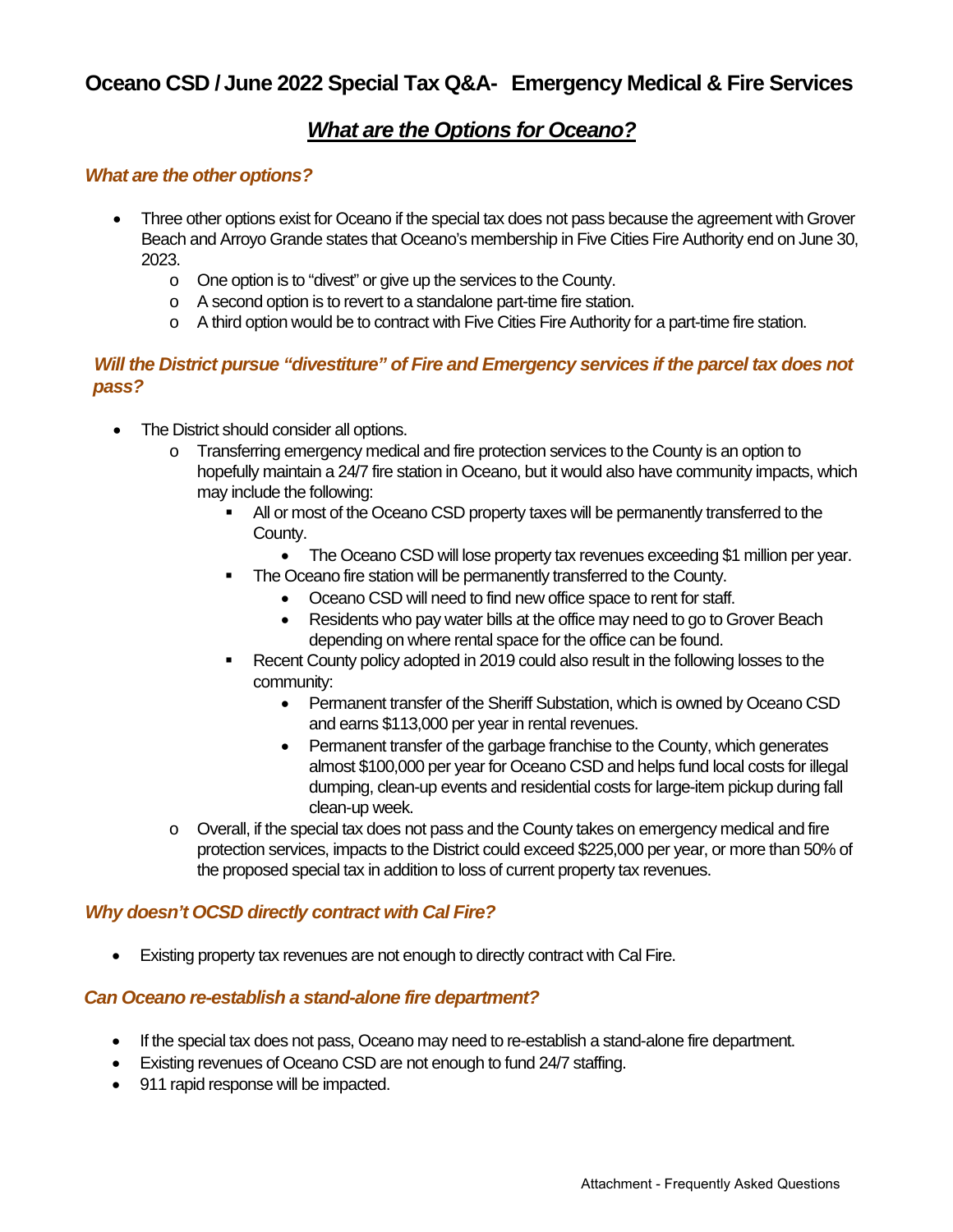# *What Issues Exist if OCSD "divests" from Emergency Medical and Fire Protection Services?*

## *What does "divest" mean?*

If Oceano CSD was to divest its emergency medical and fire protection services, then it would no longer provide them. In order to do so, a "successor" agency would need to be identified, which would be the County of San Luis Obispo.

### *What's the difference between divestiture versus dissolution?*

- Divestiture means to give up one or more powers, but not all powers.
- Dissolution means to give up all powers and to no longer exist.

## *What is the process for divestiture and when would it happen?*

- The process of divestiture includes a formal application with the San Luis Obispo County Local Agency Formation Commission (LAFCo), the development of a "Plan for Services" led by the County of San Luis Obispo, formal hearings, and a community protest vote in case the community objects to divestiture.
- Initiating the process can happen at any time.

### *What are the costs to divest?*

- Costs include fees to LAFCo for their time and efforts, Oceano CSD staff time to prepare an application, meet with LAFCo and the County. It is not known at this time how much it will cost in total.
- In addition, divesting will have additional community costs, as explained in the option described.

### *Must the County provide services if the District divests?*

• No, the County is not obligated to provide emergency medical and fire protection services for Oceano.

## *If the District divests does the County get everything? i.e. Personnel and Property taxes?*

- County policy adopted in 2019 states that the County will consider "all available resources."
- Unless the County clarifies that it will not expect transfer of property taxes, the fire station, the sheriff substation, and the garbage franchise, the new County policy seems to indicate that they will expect everything possible.

## *How much property taxes will be transferred to the County if the District divests and the County agrees to take over emergency medical and fire protection services?*

• Approximately \$1 million per year.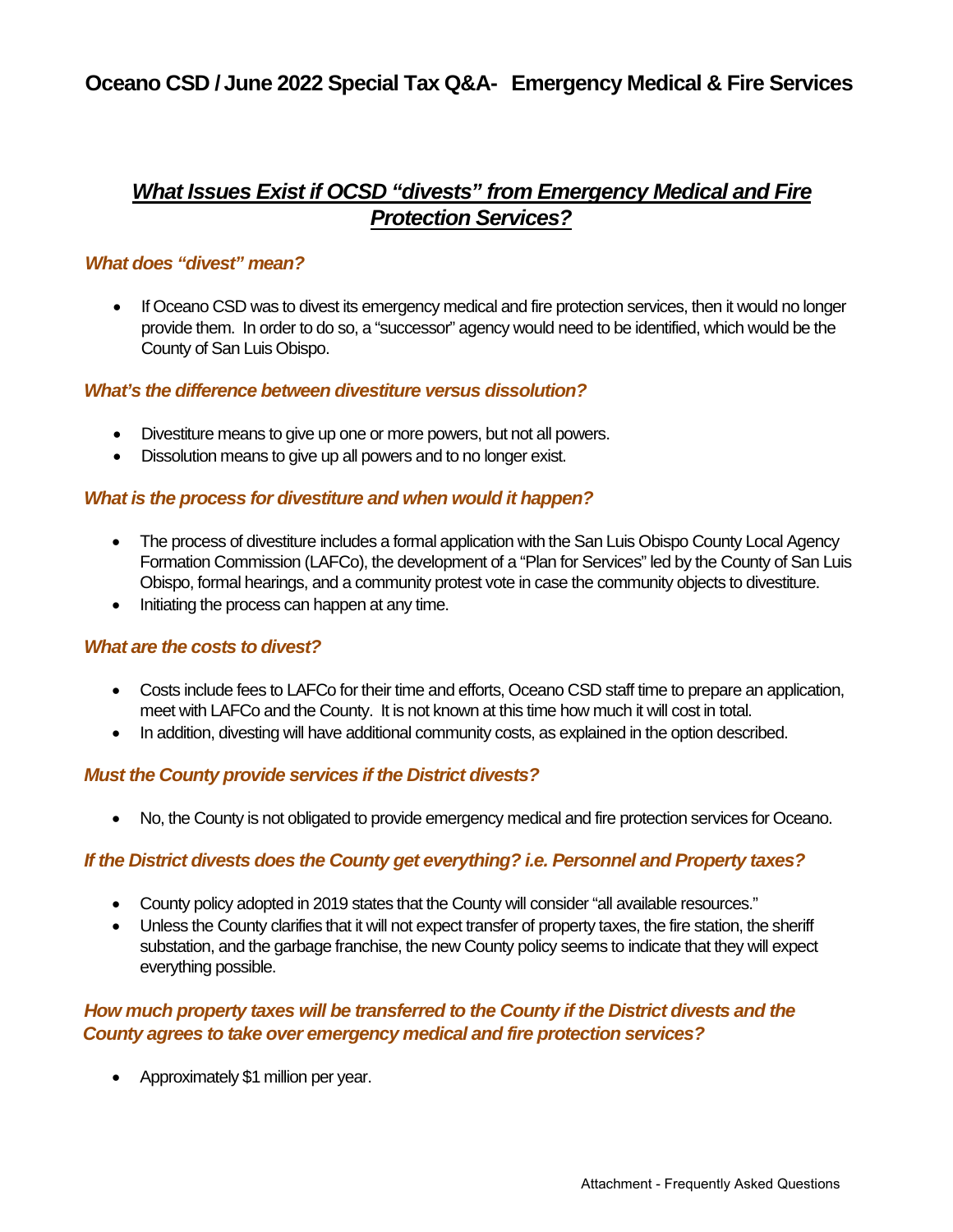### *What District assets would be transferred to the County? Would the firetrucks stay in Oceano?*

- District assets that could be transferred to the County include the Fire Station, the Sheriff Substation, the garbage franchise and other possible real property.
- The location of the fire trucks would be based on County/Cal Fire decisions.

#### *Would the District still own the Sheriff Station?*

• Based on County policy adopted in 2019, transferring the Sheriff Substation to the County should be anticipated unless the County confirms that the station does not fall within the intent of their policy.

## *What if the ballot measure in 2022 fails and the County agrees to take over Fire and Emergency medical services, but the community rejects the divestiture?*

• In this situation, the remaining Oceano CSD options known at this time would be to operate a stand-alone or contract part-time fire department.

### *If one day the District wants to reinstate the power, how much does that cost?*

- If divested, the ability for Oceano CSD to reinstate the emergency medical and fire protection services in the future is speculative.
- A special tax vote would be required.
- Negotiations with the County to obtain property taxes and property transferred to the County would also be needed.